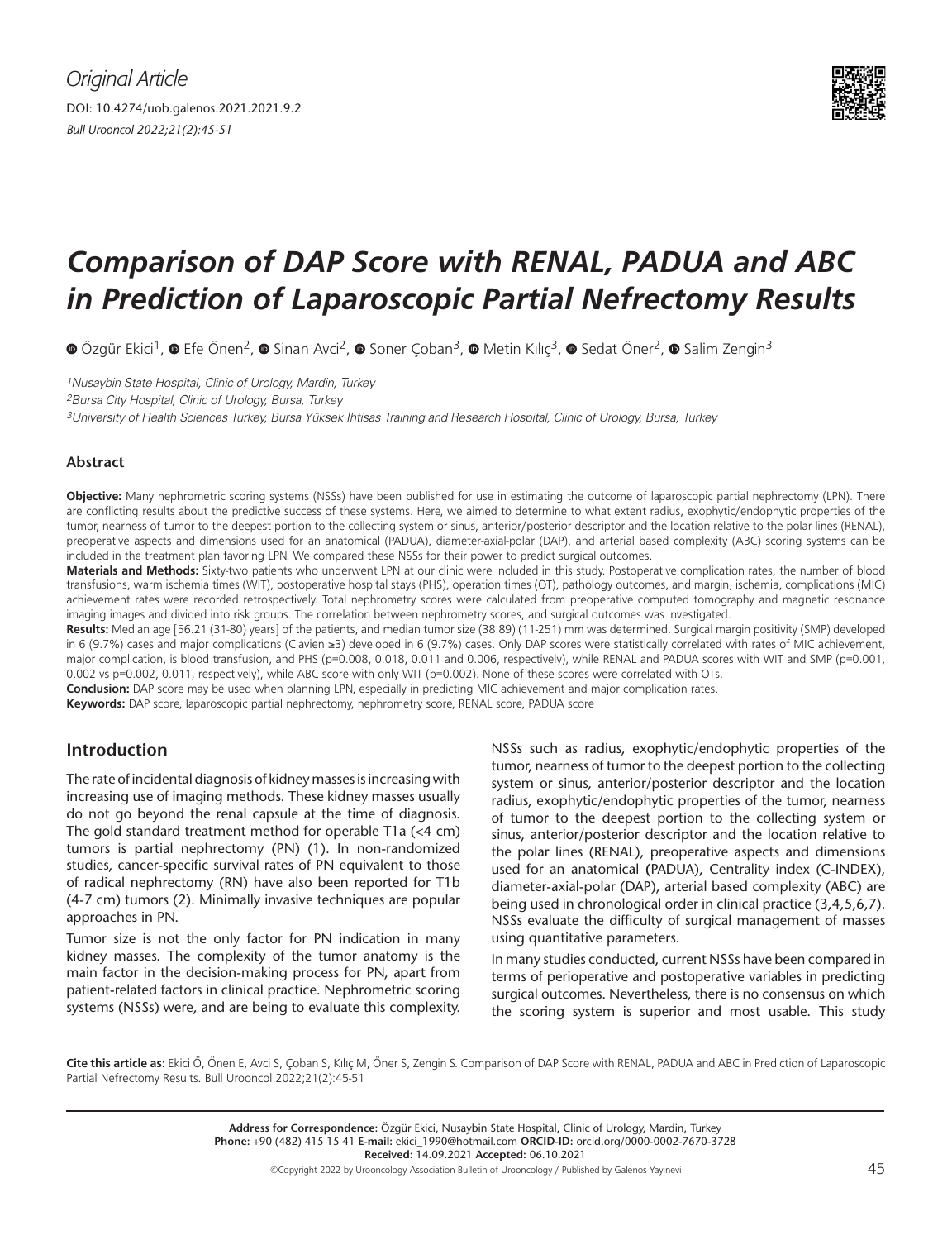aimed to determine which of the RENAL, PADUA, DAP and ABC scoring systems is superior in predicting laparoscopic partial nephrectomy (LPN) outcomes.

# **Materials and Methods**

## **Patient Selection and DATA Collection**

This study was conducted retrospectively, per the Helsinki Declaration and the ethics committee's approval numbered 2019/10-2 and dated 30.10.2019 in the urology clinic of University of Health Sciences, Bursa Yüksek İhtisas Training and Research Hospital. An informed consent form was obtained from all patients. Patients aged 18-80 years who underwent transperitoneal LPN in a urology clinic for renal masses between January 2016 and November 2019 were investigated. Only patients who had been operated on with the laparoscopic method were included in the study. Patients who had to undergo open nephrectomy and patients who had undergone RN were excluded from the study. Surgical procedures were performed by 4 different experienced surgeons. Two of these surgeons were experienced (minimum experience of 25 NSSs) and the other two were at the beginning of the learning curve (experince level <25 NSSs).

## **Nephrometry Scores and Surgical Technique**

Computed tomography (CT)/magnetic resonance (MR) images of all patients obtained within 3 months preoperatively were examined. The maximum tumor size, depth, location, and laterality of the tumor were recorded. These images were examined in axial and coronal sections to calculate nephrometry scores from one urologist. All nephrometry scores were coded by dividing them into the total score and categorical risk groups according to the complexity level. RENAL scores were calculated based on the maximum tumor size, endophytic/exophytic ratio, distance of the tumor from the collecting system, and its location RENAL. The total RENAL score was assessed in low (4-6), moderate (7-9), and high (10-12) risk groups. The total PADUA score was also assessed in low (6-7), moderate (8-9), and high (10-14) risk groups. The anatomical features examined in this score were the location of the tumor relative to the polar line, exophytic rate, relationship with the renal sinus and collecting system, tumor size, and lateral or medial location of the tumor. The total DAP score was assessed in low (3-5) and high (6-9) risk groups. The DAP score was calculated on the basis of 3 parameters as tumor size, distance of the tumor from the center of the kidney in the axial section, and the distance of the tumor from the center of the kidney in the coronal section. Each parameter was scored between 1 and 3 points, and the DAP sum score ranged between 3 and 9 points.

ABC score was assessed in low (Category 1 and 2) and high (Category 3S and 3H) risk groups. Scores were also assigned to the groups according to the arterial branches to be dissected, including groups 1 (interlobular and arcuate arteries), 2 (interlobar arteries), 3S (segmental arteries), and 3H (renal artery, hilar arteries).

All surgeries were performed laparoscopically through the transperitoneal route. The mass was first exposed after the

pneumoperitoneum was created with 4 trocars with the patient in the lateral decubitus position. Then, the pedicle was taken under control. The mass was marked with cautery and cut with scissors. Following renography the mass was removed, and placed in an endobag.

## **Preoperative and Perioperative Outcome Parameters**

Operative demographic data were recorded. Follow-up visits were made at 3 and 6 months postoperatively. At each visit, the evaluation was performed by serum creatinine. Perioperative parameters such as warm ischemia time (WIT), postoperative hospital stay, number of blood transfusions, and operation times (OT) were recorded. WIT was evaluated separately as a numerical value, and the number of patients with WIT <20 min. Postoperative complications were evaluated according to the Clavien-Dindo complication classification system (8). Grade 3 and above group evaluation was recorded as a major complication. Pathological tumor size and histological subtypes were evaluated according to the World Health Organization (9), and tumor extent and stage were assessed according to tumor-node-metastasis classification (10). The surgical margin positivity (SMP) was also evaluated as a tumor extending beyond the parenchymal margin marked with ink. Besides, the margin, ischemia, complication (MIC) score was used to evaluate the optimal outcome success in PN (11), which takes negative surgical margin, WIT <20 min and absence of major complications into consideration. We assessed only patients whose pathology was reported as malignant according to the MIC achievement criteria.

## **Statistical Analysis**

SPSS (Statistical Package for the Social Sciences) version 22.0 program and the Shapiro-Wilk test were used for the analysis of data. The Mann-Whitney U test was used for pairwise comparisons and the Kruskal-Wallis test to compare more than two groups. Pearson's chi-square test and Fisher's chi-square test were used for the comparison of categorical variables. Relationships between the variables were calculated by Spearman correlation analysis. The significance level of outcomes was set at p<0.05.

# **Results**

Ninety-three patients who met the inclusion criteria were included in the study. From this retrospective study, 10 patients who did not come to their postoperative controls, 9 patients with missing data, and 12 patients who switched to open surgery during LPN were not included. The remaining 62 patients who underwent LPN were included in the study.

The median age of the 62 patients was 56.21 (31-80), and the female/male ratio was 22/40. The median tumor size measured by CT was 38.89 (11-251) mm. The median tumor size in the pathology specimen was 38.57 (11-242) mm. SMP developed in 6 (9.7%) patients.

Table 1: Median scores and pathological characteristics.

The median postoperative hospital (PHS) was 4 (2-16) days. Median WIT was recorded as 20 (11-35) min. Two patients were operated using non-clamp technique. Median OT was recorded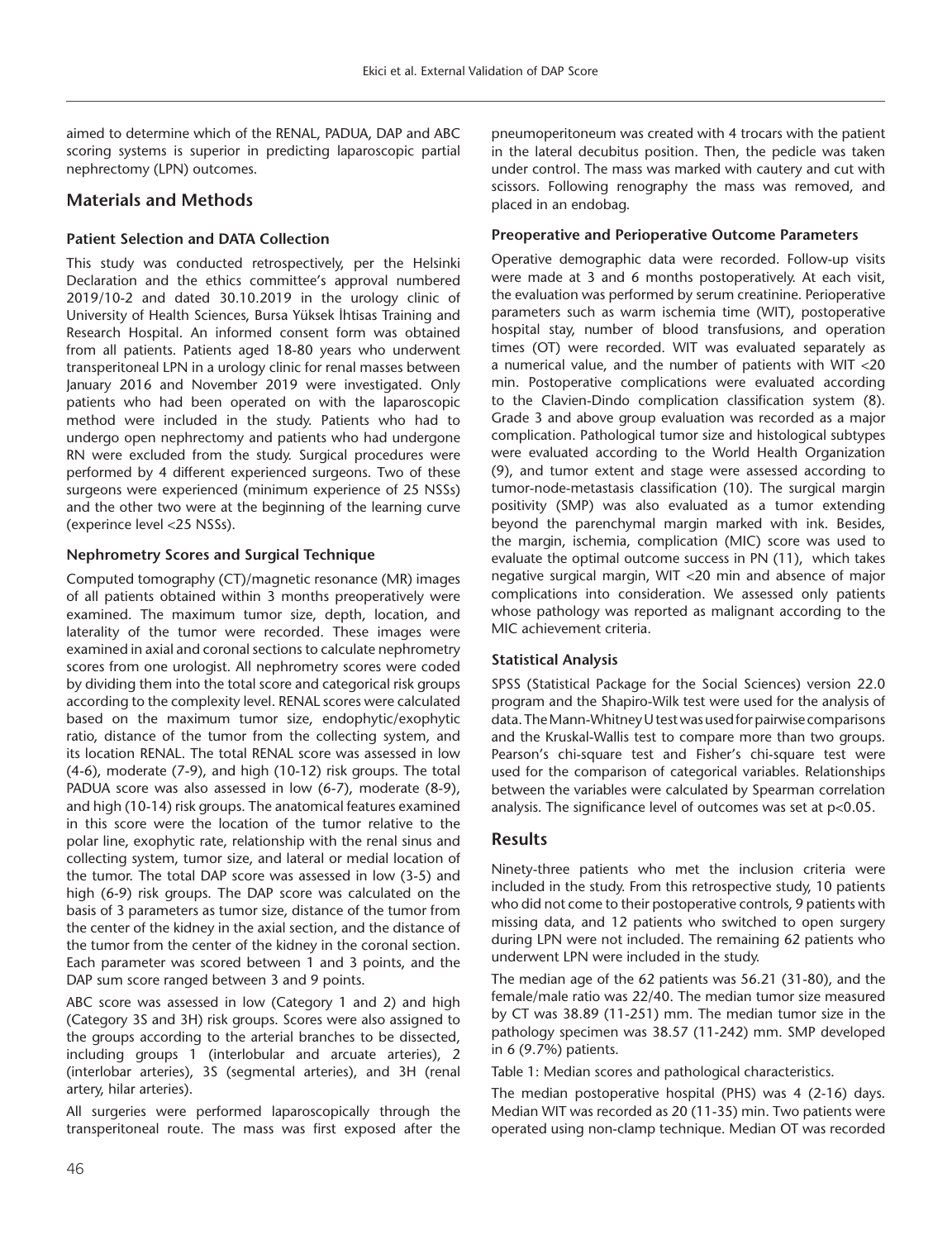| Table 1. Demographic, pathological and radiological data of the<br>patients |                |
|-----------------------------------------------------------------------------|----------------|
| $n=62$                                                                      |                |
| Age (year) (median) (min-max)                                               | 56.21 (31-80)  |
| Gender (n%)                                                                 |                |
| Female                                                                      | 22 (35.5)      |
| Male                                                                        | 40 (64.5)      |
| Side (n%)                                                                   |                |
| Right kidney                                                                | 33 (53.2)      |
| Left kidney                                                                 | 29 (46.8)      |
| Tumor size (mm) (median) (min-max)                                          | 38.89 (11-251) |
| Renal score (median) (min-max)                                              | $6(4-10)$      |
| Padua score (median) (min-max)                                              | $8(6-13)$      |
| Dap score (median) (min-max)                                                | $5(3-9)$       |
| Malign tumors (n%)                                                          | 49 (79)        |
| Pathology (n%)                                                              |                |
| Angiomyolipoma                                                              | 5(8.1)         |
| Oncocytoma                                                                  | 3(4.8)         |
| Cyst                                                                        | 1(1.6)         |
| Chronic pyelonephritis                                                      | 4(6.5)         |
| RCC clear cell                                                              | 43 (69.4)      |
| RCC papillary                                                               | 5(8.1)         |
| RCC chromophobe                                                             | 1(1.6)         |
| STAGE (n%)                                                                  |                |
| STAGE 1a                                                                    | 35 (71.4)      |
| STAGE 1b                                                                    | 12 (24.5)      |
| STAGE 2a                                                                    | 2(4.1)         |
| Tumor size (In the pathology specimen) (mm)<br>(median) (min-max)           | 38.57 (11-242) |
| Surgical margin positivity (n%)                                             | 6(9.7)         |

| Table 2. Perioperative variables                     |               |
|------------------------------------------------------|---------------|
| Operation time (minutes) (median) (min-max)          | 200 (110-255) |
| Warm ischemia time (minutes) (median) (min-max)      | $20(11-35)$   |
| Warm ischemia time (minutes)                         |               |
| <20 minutes                                          | 39(63)        |
| >20 DK minutes                                       | 21(33)        |
| Non clamp                                            | 2(4)          |
| Postoperative hospital stay (day) (median) (min-max) | $4(2-16)$     |
| For malign tumors                                    |               |
| MIC success (n%)                                     | 27(55.1)      |
| MIC failure (n%)                                     | 22(44.9)      |
| MIC: Margin, ischemia, complications                 |               |

as 200 (110-255) min. MIC achievement criteria for malign tumors were met in 27 (27/49: 55.1%) patients (Table 2).

According to the Clavien classification of surgical complications complications were observed in 22 (35.4%) patients within the first month postoperatively. Complications were grade 1 (8%) in 5, grade 2 (17.7%) in 11, grade 3a (6.5%) in 4, and grade 3b (3.2%) in 2 patients. Double J stent was required due to opening of the collecting system in 3 patients with grade 3a complications. In one patient, the hematoma was evacuated from the bladder by performing cystoscopy. Postoperative angioembolization was required in 2 patients with grade 3b complications. No patient developed grade 4 or 5 complications.

Table 3: The distribution of patients' nephrometry scores according to risk groups and total scores.

All nephrometry scores were correlated with each other and continuously variable surgical outcomes (WIT, OT, PHS). DAP score was statistically significantly correlated with WIT and PHS (p<0.001, p=0.021). While the RENAL score was statistically significantly correlated with WIT (p<0.001), no statistically significant correlation was found with PHS (p=0.157). PADUA score was statistically significantly correlated with WIT (p<0.001). ABC score was statistically significantly correlated with WIT  $(p<0.001)$ , no correlation was found with PHS ( $p=0.155$ ). None of the scores were statistically significantly correlated with OT (Table 4).

| Table 3. Patient-based distribution of scoring systems |                             |                                 |
|--------------------------------------------------------|-----------------------------|---------------------------------|
|                                                        | <b>Risk Group</b>           | n(%)                            |
| <b>RENAL</b>                                           | Low<br>Intermediate<br>High | 36(58)<br>18 (29)<br>8(13)      |
| <b>PADUA</b>                                           | Low<br>Intermediate<br>High | 27(4.6)<br>23(37.1)<br>12(19.3) |
| <b>DAP</b>                                             | Low<br>High                 | 38(61.3)<br>24 (38.7)           |
| <b>ABC</b>                                             | Low<br>High                 | 38(61.3)<br>24(38.7)            |
| <b>PPS F F</b><br>.                                    | $\sim$ $\sim$ $\sim$        |                                 |

RENAL: Radius, exophytic/endophytic properties of the tumor, nearness of tumor to the deepest portion to the collecting system or sinus, anterior/posterior descriptor and the location relative to the polar lines, PADUA: Preoperative aspects and dimensions used for an anatomical, DAP: Diameter-axial-polar, ABC: Arterial based complexity

|  |                                 | Table 4. Correlation between continuously variable surgical |  |
|--|---------------------------------|-------------------------------------------------------------|--|
|  | outcomes and nephrometry scores |                                                             |  |

|                    | <b>WIT</b>  | <b>PHS</b>    | от          |
|--------------------|-------------|---------------|-------------|
| <b>RENAL</b> score | $r=0.482^*$ | $r=0.182$     | $r=0.236$   |
| PADUA score        | $r=0.490^*$ | $r=0.225$     | $r=0.212$   |
| DAP score          | $r=0.542^*$ | $r=0.292^{*}$ | $r=0.195$   |
| ABC score          | $r=0.446^*$ | $r=0.183$     | $r = 0.147$ |
|                    |             |               |             |

RENAL: Radius, exophytic/endophytic properties of the tumor, nearness of tumor to the deepest portion to the collecting system or sinus, anterior/posterior descriptor and the location relative to the polar lines, PADUA: Preoperative aspects and dimensions used for an anatomical, DAP: Diameter-axial-polar, ABC: Arterial based complexity, WIT: Warm ischemia times, OT: Operation times, PHS: Postoperative hospital stays, \*p<0.05 (Spearman correlation test was used)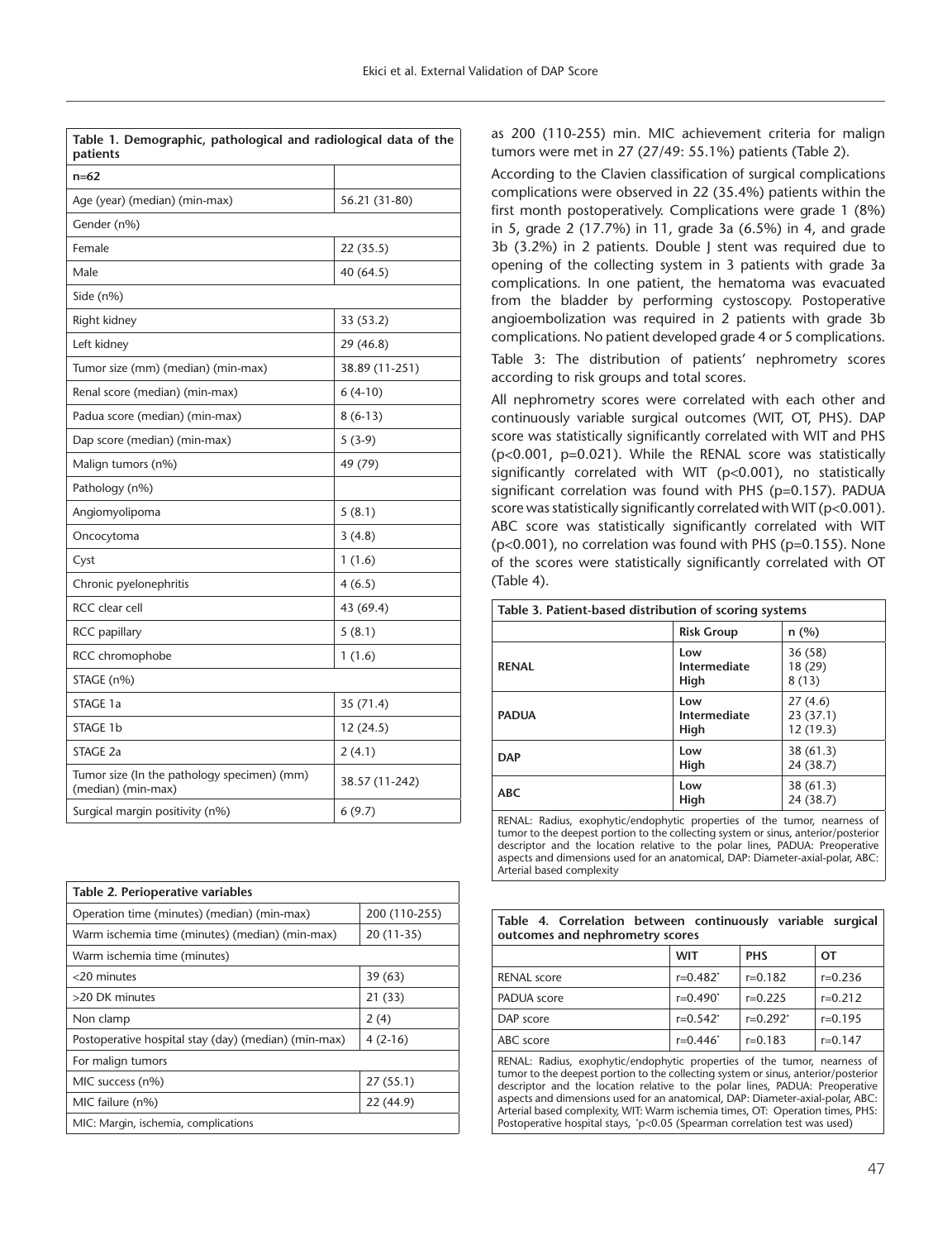| Table 5. Mean scores and p values according to SMP, MIC success, general complication, major complication and presence of transfusion |                 |       |                 |       |                 |       |                 |       |
|---------------------------------------------------------------------------------------------------------------------------------------|-----------------|-------|-----------------|-------|-----------------|-------|-----------------|-------|
|                                                                                                                                       | <b>RENAL</b>    | p     | <b>PADUA</b>    | р     | <b>DAP</b>      | p     | <b>ABC</b>      | p     |
| SMP                                                                                                                                   |                 |       |                 |       |                 |       |                 |       |
| $+$                                                                                                                                   | $8.17 \pm 1.72$ | 0.007 | $9.83 \pm 1.72$ | 0.02  | $6.17 \pm 0.41$ | 0.069 | $2.33 \pm 0.52$ | 0.950 |
|                                                                                                                                       | $6.02 \pm 1.53$ |       | $8.07 \pm 1.53$ |       | $5.26 \pm 1.59$ |       | $2.28 \pm 0.73$ |       |
| MIC success                                                                                                                           |                 |       |                 |       |                 |       |                 |       |
| $+$                                                                                                                                   | $6.00 \pm 1.66$ | 0.187 | $7.96 \pm 1.76$ | 0.089 | $5.00 \pm 1.71$ | 0.014 | $2.15 \pm 0.77$ | 0.167 |
|                                                                                                                                       | $6.64 \pm 1.70$ |       | $8.68 \pm 1.43$ |       | $5.8 \pm 1.14$  |       | $2.45 \pm 0.59$ |       |
| General complication                                                                                                                  |                 |       |                 |       |                 |       |                 |       |
| $+$                                                                                                                                   | $6.59 \pm 2.06$ | 0.386 | $8.18 \pm 1.59$ | 0.822 | $6.00 \pm 1.90$ | 0.073 | $2.29 \pm 0.69$ | 0.485 |
|                                                                                                                                       | $6.07 \pm 1.79$ |       | $8.13 \pm 1.83$ |       | $5.04 \pm 1.55$ |       | $2.13 \pm 0.84$ |       |
| Major complication                                                                                                                    |                 |       |                 |       |                 |       |                 |       |
| $+$                                                                                                                                   | $7.50 \pm 1.76$ | 0.076 | $9.00 \pm 1.41$ | 0.146 | $7.00 \pm 1.41$ | 0.009 | $2.5 \pm 0.84$  | 0.297 |
|                                                                                                                                       | $6.07 \pm 1.84$ |       | $8.05 \pm 1.77$ |       | $5.13 \pm 1.63$ |       | $2.14 \pm 0.79$ |       |
| Presence of transfusion                                                                                                               |                 |       |                 |       |                 |       |                 |       |
| $+$                                                                                                                                   | $6.91 \pm 2.21$ | 0.234 | $8.55 \pm 1.75$ | 0.373 | $6.73 \pm 1.79$ | 0.005 | $2.36 \pm 0.81$ | 0.346 |
|                                                                                                                                       | $6.06 \pm 1.77$ |       | $8.06 \pm 1.76$ |       | $5.0 \pm 1.52$  |       | $2.14 \pm 0.8$  |       |

RENAL: Radius, exophytic/endophytic properties of the tumor, nearness of tumor to the deepest portion to the collecting system or sinus, anterior/posterior descriptor and the location relative to the polar lines, PADUA: Preoperative aspects and dimensions used for an anatomical, DAP: Diameter-axial-polar, ABC: Arterial based complexity, MIC: Margin, ischemia, complications, SMP: Surgical margin positivity, Mann-Whitney U test was used

In terms of the correlation between nephrometric scores and categorical outcomes (MIC achievement, complication, SMP), only the DAP score was statistically significantly correlated with MIC achievement, major complications, and transfusion rates (p=0.014; 0.009; 0.005). Only RENAL and PADUA scores were statistically significantly correlated with SMP (p=0.007; p:0.02, respectively). None of the scores were statistically significantly correlated with the presence of general complications (Table 5).

When the scores were divided into risk groups, WIT and all nephrometry scores were found to be statistically significantly correlated (p values for RENAL, PADUA, DAP, ABC scores were 0.001, 0.002, <0.001, 0.002, respectively). The presence of major complications, PHS and MIC achievement were statistically significantly correlated with only the DAP score (p=0.018, p=0.006, p=0.008). RENAL, PADUA and DAP scores were significantly correlated with SMP (p=0.002; p=0.011; p=0.003). Only the DAP score was statistically significantly correlated with perioperative blood transfusion (p=0.011). The presence of general complications and OT did not significantly correlate with any nephrometry score (Table 6).

# **Discussion**

NSSs help surgeons who are hesitant to make decisions favoring nephron-sparing surgery for renal masses. The most successful system for predicting perioperative outcomes has not yet been determined. Many authors have compared scoring systems in dual, triple, or quad combinations and obtained different results (12,13). We conducted an analysis comparing four NSSs. According to the results of our study, the DAP score was superior to RENAL and PADUA scores, which are the best known and most used scores in predicting MIC achievement and complications.

In the literature, there are different definitions for the term trifecta (14,15). We used the MIC score defined by Buffi et al. (11). Twenty-seven (55.1%) of 49 patients with malignant pathology in our study met the MIC achievement criteria. Among these criteria, the rates of surgical margin negativity, WIT of <20 min, and lack of major complications were recorded as 90.3%, 63%, and 90.3%, respectively. The rates obtained from our study were slightly lower than the reference study consisting of 99 patients who had undergone robot-assisted PN (surgical margin: 93%, ischemiea: 83%, complication: 90%, MIC: 76%) (11). Since the cases in our series were performed using the laparoscopic method, the achievement rate of MIC was lower. The difficulties in the suturing and reconstruction stages in the laparoscopic technique reduce the MIC achievement rates compared to the robotic technique (16). Only the DAP score was correlated with MIC achievement rates in our study. The study by Borgmann et al. (13) is the only study evaluating the MIC achievement rate of the DAP score. In this study, DAP score was not found to be a predictor of MIC achievement in univariate or multivariate logistic regression analysis. A study was published showing that DAP score is a predictor of the trifecta, although the authors used a different definition for trifecta (14,17). For the first time, our study has demonstrated the correlation between MIC achievement, which is the criterion showing the optimal surgical success of DAP score and provides information to the literature.

In our study, consistent with the literature, the overall, and major complication rates were 35.4% and 9.7%, respectively, while none of the nephrometry scores were correlated with overall complication rates. Only the DAP score was significantly correlated with major complications and blood transfusion rates. A limited number of external validation studies of the DAP scoring system have been performed for predicting complications both in the index study and other studies, especially the decrease in GFR and its correlations with WIT have been demonstrated (5,18). Only in one study of robotic series, DAP was shown to be a predictor of major complications (19). As far as we know,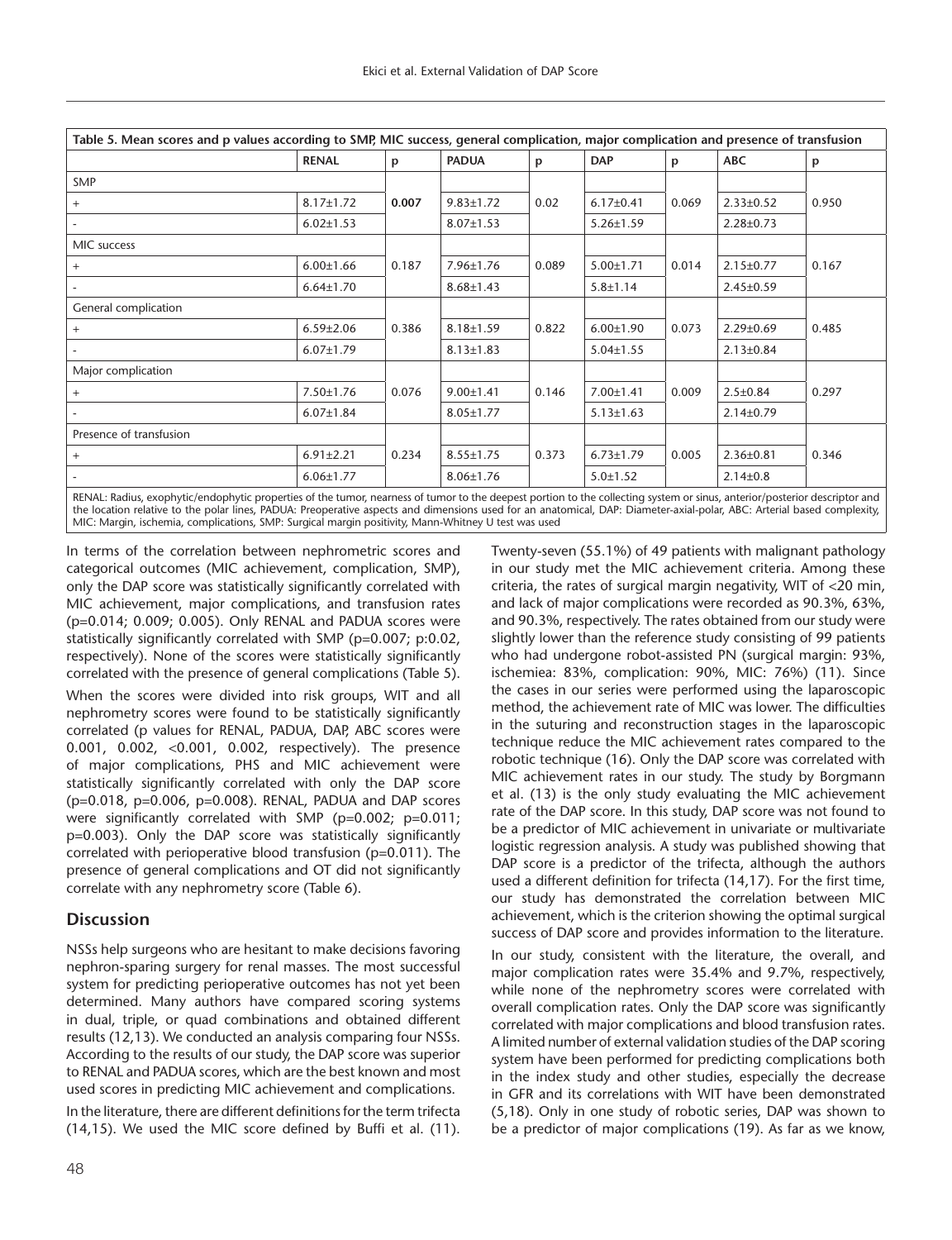firstly our study has shown that DAP score is a predictor of major complications seen in laparoscopic series.

During PN, the risk of SMP remains a matter of concern. In the literature, its incidence ranges from 0% to 7% (20). Although its effect on cancer recurrence and mortality is controversial, it is imperative to avoid SMP as much as possible. The rate of SMP was determined as 9.7% in our study. Besides, RENAL, PADUA, and DAP scores could predict SMP in our study. The RENAL score showed the best correlation with SMP. According to our estimation, the reason for the success of the RENAL score in this regard may be its assessment of parameters such as the depth of the tumor, its relationship with the collecting system, or renal sinus, which are strongly correlated with SMP.

A high nephrometry score almost always directly affects WIT, which reflects tumor complexity. Although the cut-off value of WIT in terms of long and short-term maintenance of renal function varies between 20 and 25 minutes, it has also been reported that WIT even up to 40 min does not cause loss of renal function (21). In our study, when 2 patients in whom arterial clamping was not performed were excluded, the mean WIT was found to be 20 (11-35) min. Besides, all four NSSs were correlated with increased WIT. Nevertheless, the DAP score showed the best correlation. WIT essentially reflects the difficulty of surgical resection. The DAP score showed the best correlation with WIT in our series because of the influence of the C-INDEX score in creating the DAP score. The C-INDEX score was revealed in a laparoscopic series, which was also significantly correlated with WIT in this study (p=0.004) (6).

A shorter PHS is a benefit of the minimally invasive approaches. The median PHS of the patients in our series was 4 (2-16) days. PHS is essentially correlated with the presence of some postoperative complications. Although major complications are more frequent, the development of any complication is expected to prolong PHS. The DAP score, which is the only predictor of the major complication rate, was the score that correlated with PHS in our study. Since patient-related factors other than tumor characteristics may affect the PHS, conflicting results have been reported in the literature.

OT affect the surgical outcomes and reducing this time helps decrease the rates of perioperative complications. The correlation between nephrometry scores and OT has been investigated and a significant correlation between OT and nephrometry scores has been demonstrated (13,22). Contrary to the literature findings, in our study none of the nephrometry scores were significantly correlated with OT. To our knowledge, factors such as patient characteristics, surgical history, difficulty of hilar dissection affect OT more than tumor size and location. In particular, the thickness of perinephric fatty tissue and adherent perirenal adipose tissue significantly and adversely affects the dissection process and thus OT. Khene et al. (23) reported that patients with adherent perirenal adipose tissue had a more significant blood loss, prolonged OT, and conversion to RN. Macleod et al. (24), as for that, showed that the thickness of the perinephritic fatty tissue, especially in the medial and posterior, increased OT. The Mayo Adhesive Probability score predicts the presence of adherent perinephritic fatty tissue based on radiological and clinical data (25). Therefore, it would be more logical to use a

| Table 6. Correlation of nephrometric risk groups with                                                                                                                                                                                                                                                                                                                                                                                                                                                                                                                                                                    |                 |              |          | surgical outcomes      |            |              |                     |           |                           |            |            |                         |         |           |
|--------------------------------------------------------------------------------------------------------------------------------------------------------------------------------------------------------------------------------------------------------------------------------------------------------------------------------------------------------------------------------------------------------------------------------------------------------------------------------------------------------------------------------------------------------------------------------------------------------------------------|-----------------|--------------|----------|------------------------|------------|--------------|---------------------|-----------|---------------------------|------------|------------|-------------------------|---------|-----------|
|                                                                                                                                                                                                                                                                                                                                                                                                                                                                                                                                                                                                                          | RENAL           |              |          |                        | PADUA      |              |                     |           | <b>DAP</b>                |            |            | ABC                     |         |           |
|                                                                                                                                                                                                                                                                                                                                                                                                                                                                                                                                                                                                                          | Low             | Intermediate | High     |                        | Low        | Intermediate | High                |           | <b>No7</b>                | High       |            | <b>NO7</b>              | High    |           |
|                                                                                                                                                                                                                                                                                                                                                                                                                                                                                                                                                                                                                          | $(n=36)$        | $(n=18)$     | $(n=8)$  |                        | $n=27$     | $n=23$       | $n=12$              |           | $n=38$                    | $n = 24$   |            | $n = 38$                | $n=24$  |           |
| (mean ± SD)<br>$\overline{\mathbb{W}}$                                                                                                                                                                                                                                                                                                                                                                                                                                                                                                                                                                                   | 19±5            | $23 + 5$     | $26 + 7$ | $p=0.001$              | $18 + 5$   | 23±6         | $23 + 6$            | $p=0.002$ | 19±5                      | $25 \pm 6$ | p < 0.001  | $79 + 5$                | 24±6    | $p=0.002$ |
| $(mean \pm SD)$<br>5                                                                                                                                                                                                                                                                                                                                                                                                                                                                                                                                                                                                     | $181 + 38$      | $204 \pm 18$ | 188±37   | $p=0.066$              | $178 + 41$ | 196±24       | 198±30              | $p=0.13$  | 186±38                    | 193±29     | $p=0.556$  | 184±39                  | 195±26  | $p=0.302$ |
| clavien $>0$ (n%)<br>Complication                                                                                                                                                                                                                                                                                                                                                                                                                                                                                                                                                                                        | 9(25)           | 8 (44)       |          | $5(62.5)$   p=0.545    | 7(25)      | 11(47)       | 4 (33)              | $p=0.266$ | $10(26)$   12(50)         |            | p=0.157    | $10(26)$ 12(50)         |         | $p=0.506$ |
| Complication major<br>(n/%)                                                                                                                                                                                                                                                                                                                                                                                                                                                                                                                                                                                              | 1(2.7)          | 4(22)        |          | 1 $(12.5)$ $p=0.072$   | 1(3.7)     | 3(13)        | 2(16.6)             | $p=0.355$ | 1(2.6)                    | 5(20.8)    | $ p=0.018$ | 1(2.6)                  | 5(20.8) | $p=0.068$ |
| Blood transfusion (n%)                                                                                                                                                                                                                                                                                                                                                                                                                                                                                                                                                                                                   | 4(11.1) 4(22.2) |              |          | 3 $(37.5)$   $p=0.176$ | 3(11.1)    | 6 (26)       | 2(16.6)             | $p=0.383$ | 3(7.8)                    | 8(33.3)    | $ p=0.011$ | 4(10.5)  7(29.1)        |         | p=0.162   |
| $(mean \pm SD)$<br>PH <sub>S</sub>                                                                                                                                                                                                                                                                                                                                                                                                                                                                                                                                                                                       | 4±2             | $5 + 4$      | 5±2      | $p=0.286$              | 4±2        | $5 + 3$      | $5 + 2$             | $p=0.221$ | $4\pm1$                   | $6 + 4$    | $p=0.006$  | $4\pm2$                 | $5 + 3$ | $p=0.322$ |
| MIC success (n%)                                                                                                                                                                                                                                                                                                                                                                                                                                                                                                                                                                                                         | (47.2)          | 8 (44.4)     | 2(25)    | $p=0.454$              | 13(48.1)   | 9(39.1)      | $5(41.6)$   p=0.173 |           | (52.6)<br>$\overline{20}$ | 7(29.1)    | $p=0.008$  | (42.1)<br>$\frac{8}{1}$ | (45.8)  | $p=0.517$ |
| SMP (n%)                                                                                                                                                                                                                                                                                                                                                                                                                                                                                                                                                                                                                 | 1(2.7)          | 2(11.1)      |          | $3(37.5)$ p=0.002      | 1(3.7)     | 1(4.3)       | 4(33)               | $p=0.011$ | $\frac{1}{2}$             | 6(25)      | $p=0.003$  | 4(10.5)                 | 2(8.3)  | $p=0.543$ |
| RENAL: Radius, exophytic/endophytic properties of the tumor, nearness of tumor to the deepest portion to the collecting system or sinus, anterior/posterior descriptor and the location relative to the polar lines,<br>PADUA: Preoperative aspects and dimensions used for an anatomical, DAP: Diam-eter-axial-polar, ABC: Arterial based complexity, WIT: Warm ischemia times, OT: Operation times, PHS: Postoperative hospital<br>stays, MIC: Margin, ischemia, complications, SMP: Surgical margin positivity, SD: Standard deviation, Mann-Whitney U, Kruskal-Wallis, chi-square and Fisher's Exact tests were used |                 |              |          |                        |            |              |                     |           |                           |            |            |                         |         |           |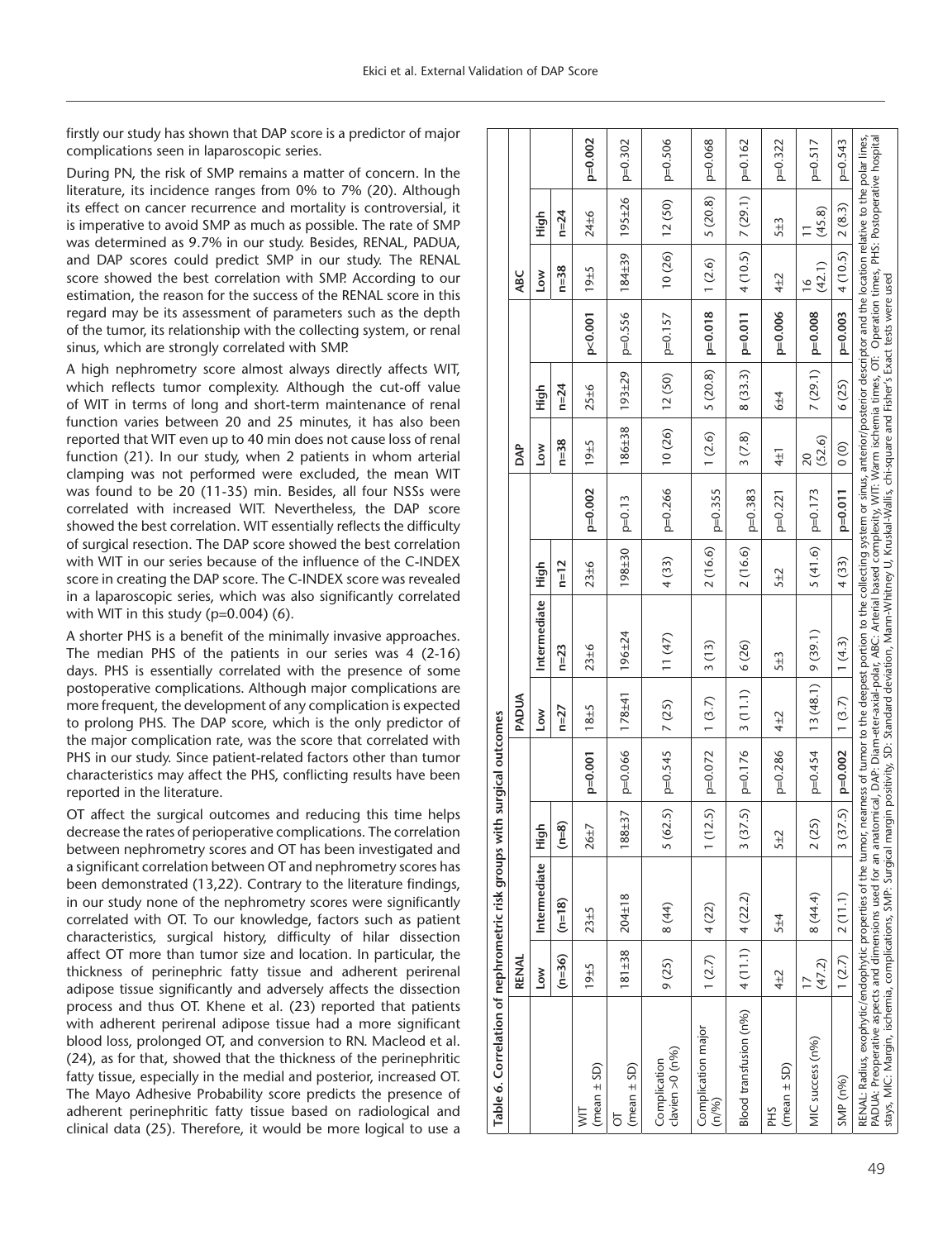nephrometry score that also considers perinephric fatty tissue thickness to predict OS.

RENAL and PADUA scores have been used most prevalently. In a meta-analysis of 51 published studies conducted on nephrometry scores in 2019, the ability of all nephrometry scores to predict surgical outcomes was examined (26). Due to this meta-analysis, RENAL and PADUA scores, which are the first-generation scores, were found to be more successful than other scoring systems. Despite that, some results in our study contradict the results of this meta-analysis. In our study, as supported by some publications, DAP score was superior to RENAL and PADUA scores in general and especially in estimating MIC achievement rates. Yoshida et al. (27) stated that the DAP score was more predictive of WIT and median blood loss than the RENAL score, while Naya et al. (28) stated that the DAP score showed a better correlation with the choice of surgical method (laparoscopic/open) than the RENAL score. Indeed, DAP score is "simply the enriched" version of the RENAL score. Namely, in the index study in which the DAP score was defined, by removing parameters with low predictivity such as "position relative the polar lines" and "anterior/posterior location" in the RENAL score from the system and integrating it with the C-INDEX score, DAP score has been optimized and made easier to calculate (5). Besides, the cut-off values in the tumor size parameter were changed as they were thought to be too stringent. These moves explain why the DAP score is superior to the RENAL score.

In our study, ABC and PADUA scoring systems had partially lower predictivity relative to DAP and RENAL systems in foreseeing perioperative outcomes. In line with our results, the study of Antonelli et al. (22), the ABC NSS has not been shown to be superior to the RENAL and PADUA systems in terms of predicting perioperative outcomes. The ABC scoring system may include tumors of different complexity in the same category. This system needs to be better defined, in terms of other anatomical characteristics (for example; such as tumor size, distance from the collecting system, and renal sinus). We think that some parameters of the PADUA NSS, such as polar location and renal contours, reduce the predictive feature of this score. Our opinion was also supported by Minervini et al. (29) They investigated the predictive values of the parameters of the score separately and the PADUA score evaluated and showed that only endophytic/exophytic ratio, renal sinus invasion, collecting system invasion, and tumor size had significant predictive values. Ficarra et al. (30) who defined the PADUA system in 2009, tried simplifying this scoring system, and 10 years later, in 2019, they developed a new scoring system called Simplified Padua Renal. In this publication, parameters as the polar location and collecting system invasion were excluded from the system, and their novel 4-parameter system was found to be similar to the original PADUA system in predicting complication(s). Therefore, parameters with low predictivity should not be included in the criteria of the PADUA scoring system.

## **Study Limitations**

Predominant strength of our study is the demonstration of the higher predictive value of DAP scoring system in foreseeing the MIC achievement rate relative to the first-generation

NSSs. However, retrospective design of the study, and small number of patients were the limitations of our study. Nevertheless, in the literature, series with a larger number of patients have compared nephrometry scores in cases undergoing open, laparoscopic or robotic methods in various combinations. Since we believe that surgical technique may affect the results independently of nephrometry scores, only laparoscopic surgery patients were included in our study. Hence, we think that although our study group consisted of a small number of patients, it was more homogeneous. As another study limitation, the surgeries were performed by different surgeons. We conceive that the experience of the surgeon seriously affects the results. Accordingly, performing all operations by a single experienced surgeon may provide a more objective evaluation of the predictive value of nephrometry scores.

## **Conclusions**

In conclusion, DAP score is a strong predictor of pre-LPN MIC achievement and complications.

## **Acknowledgements**

**Publication:** The results of the study were not published in full or in part in form of abstracts.

**Contribution:** There is not any contributors who may not be listed as authors.

**Conflict of Interest:** No conflict of interest was declared by the authors.

**Financial Disclosure:** The authors declared that this study received no financial support.

#### **Ethics**

**Ethics Committee Approval:** Retrospective study.

**Informed Consent:** All patients were informed about the procedure and gave informed consent.

**Peer-review:** Externally peer-reviewed.

#### **Authorship Contributions**

Critical Review: M.K., Concept: Ö.E., S.Z., Design: Ö.E., Supervision: Ö.E., S.Ç., S.Ö., S.A., Data Collection or Processing: Ö.E., Analysis-Interpreation: E.Ö., Literature Review: M.K., Writing: E.Ö., S.Ç., S.Ö., S.Z., S.A.

## **References**

- 1. Ljungberg B, Albiges L, Abu-Ghanem Y, et al. European Association of Urology Guidelines on Renal Cell Carcinoma: The 2019 Update. Eur Urol 2019;75:799-810.
- 2. Antonelli A, Cozzoli A, Nicolai M, et al. Nephron-Sparing Surgery versus Radical Nephrectomy in the Treatment of Intracapsular Renal Cell Carcinoma up to 7 cm. Eur Urol 2008;53:803-809.
- 3. Kutikov A, Uzzo RG. The R.E.N.A.L. nephrometry score: a comprehensive standardized system for quantitating renal tumor size, location and depth. J Urol 2009;182:844-853.
- 4. Ficarra V, Novara G, Secco S, et al. Preoperative Aspects and Dimensions Used for an Anatomical (PADUA) Classification of Renal Tumours in Patients who are Candidates for Nephron-Sparing Surgery. Eur Urol 2009;56:786-793.